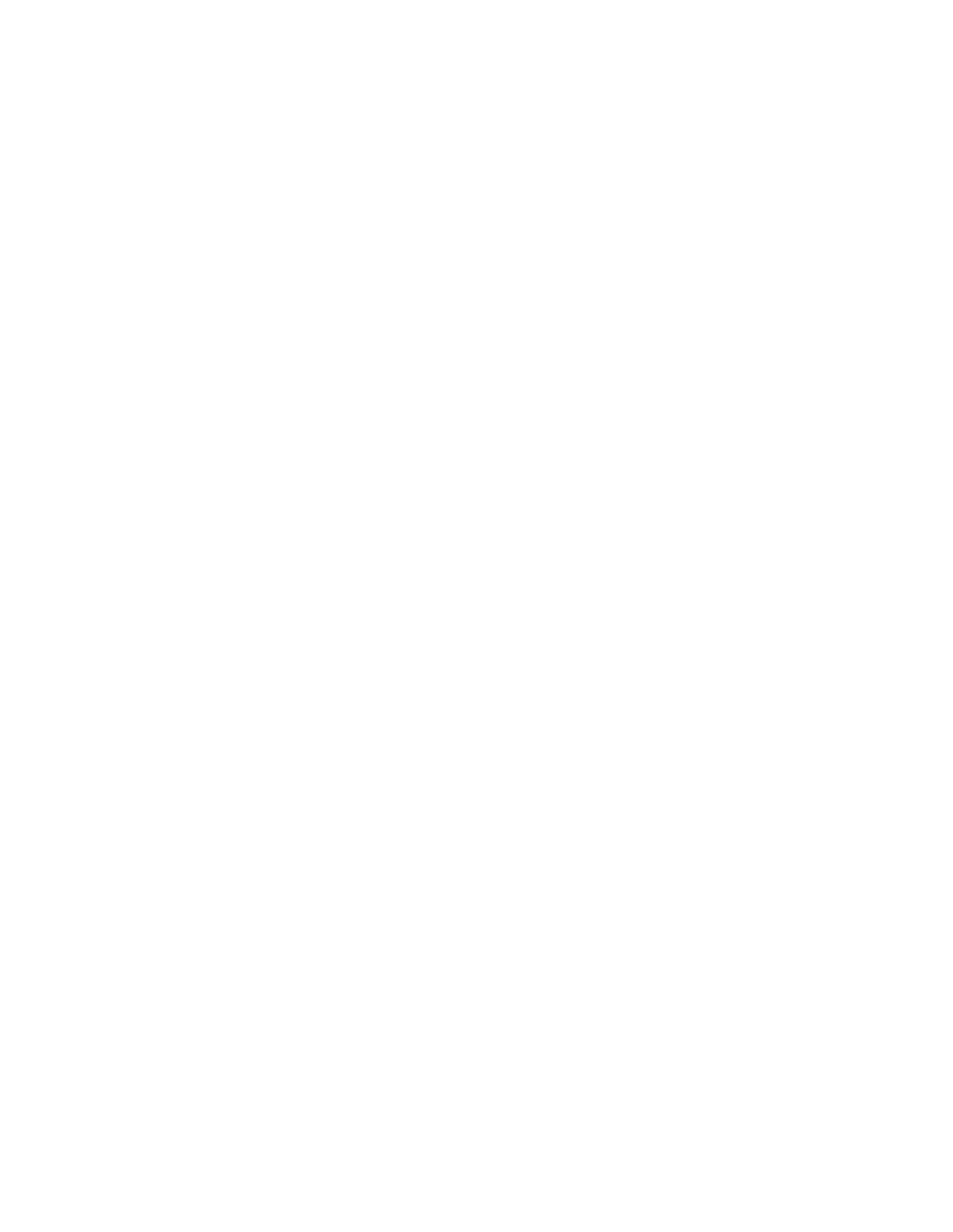## **Contents**

| 2. Practice Standard for Professional Engineers Reviewing Tower Cranes  4 |  |
|---------------------------------------------------------------------------|--|
|                                                                           |  |
|                                                                           |  |
|                                                                           |  |
|                                                                           |  |
|                                                                           |  |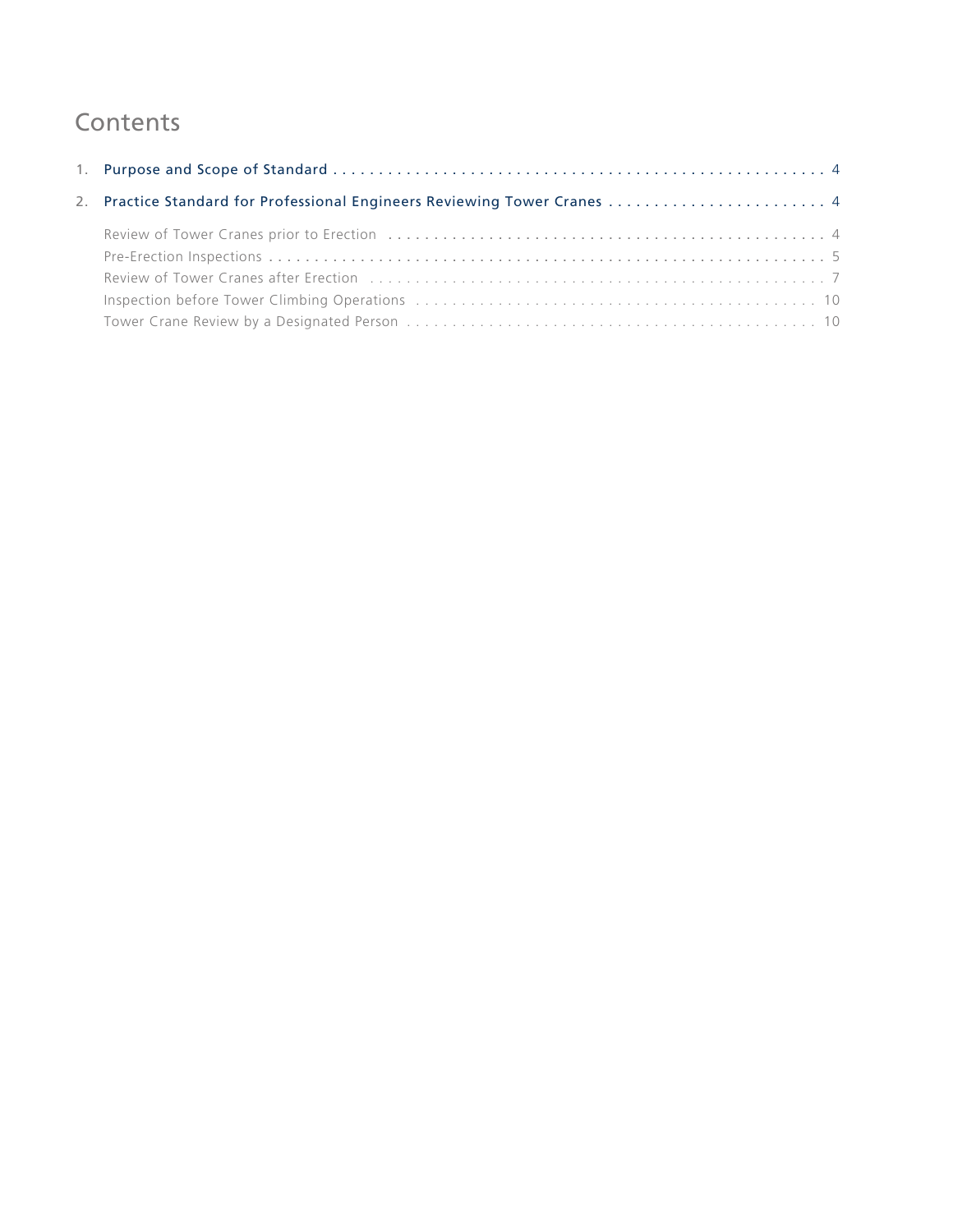## 1. Purpose and Scope of Standard

The standard prescribes responsibilities for professional engineers carrying out review of tower cranes as required by Ontario Regulation 213/91 (O. Reg. 213/91) under the *Occupational Health and Safety Act*. The primary purpose of these reviews is to ensure that a tower crane can be put into service. Section 159 of the regulation requires professional engineers to document that all work specified in sections 158 and 159 has been completed to his or her satisfaction and that, in his or her opinion, the crane is ready to operate. The practices provided in this standard are those judged to be the minimum basis for making this assessment.

- 2. Practice Standard for Professional Engineers Reviewing Tower Cranes
- 1. (1) In this section,

"constructor" has the same meaning as given in the *Occupational Health and Safety Act*.

"demarcation point" means the point at which the electricity provider's distribution system ends at the customer's transformer or disconnect switch;

"load test" means a process specified by the manufacturer or a professional engineer of putting weight on the load block or hook to verify a crane's ability to operate at its designated maximum operating capacity.

"non-destructive testing" means testing carried out on any component of a crane to establish the presence, location and extent of any defects that can affect the integrity of the component without cutting, piercing, or otherwise damaging or altering the article being tested;

"qualified electrician" means a person holding a valid certificate of qualification for "Electrician – construction and maintenance" issued under the *Ontario College of Trades and Apprenticeships Act, 2009*.

"qualified NDT technician" means a person holding a valid CGSB 48.9712 certification.

"qualified technician" means a person competent by training and experience to perform maintenance on mechanical and hydraulic components of a tower crane and who carries out such work on an ongoing basis for a tower crane owner or manufacturer.

"review engineer" means a holder of a licence or a temporary licence to practise professional engineering who is carrying out the work described in s. 2;

"structural repair" means any modification, alteration or addition required to restore a damaged structural component to its original or rated capacity.

2. The following are prescribed as the practice standard with respect to a review by a professional engineer of a tower crane as provided for in ss. 158 and 159, O. Reg. 213/91 under the *Occupational Health and Safety Act*:

Review of Tower Cranes prior to Erection

- (1) Before conducting an on-site review of a tower crane, the review engineer shall:
	- (a) obtain and review installation drawings and manuals, all available technical information, manuals, crane logs, previous pre-erection and post-erection reports, records of previous non-destructive testing, maintenance records, parts replacement records and details of any structural repairs, and any non-routine maintenance, and all records of modifications for the tower crane to be reviewed that provide information for each major component or sub assembly, including, but not limited to, the following:
		- (i) crane manufacturer, model and serial numbers,
		- (ii) unique marks for each component,
		- (iii) basic dimensional information to aid identification of components,
		- (iv) height under hook,
		- (v) reeving specifications,
		- (vi) tower height (type and number of sections),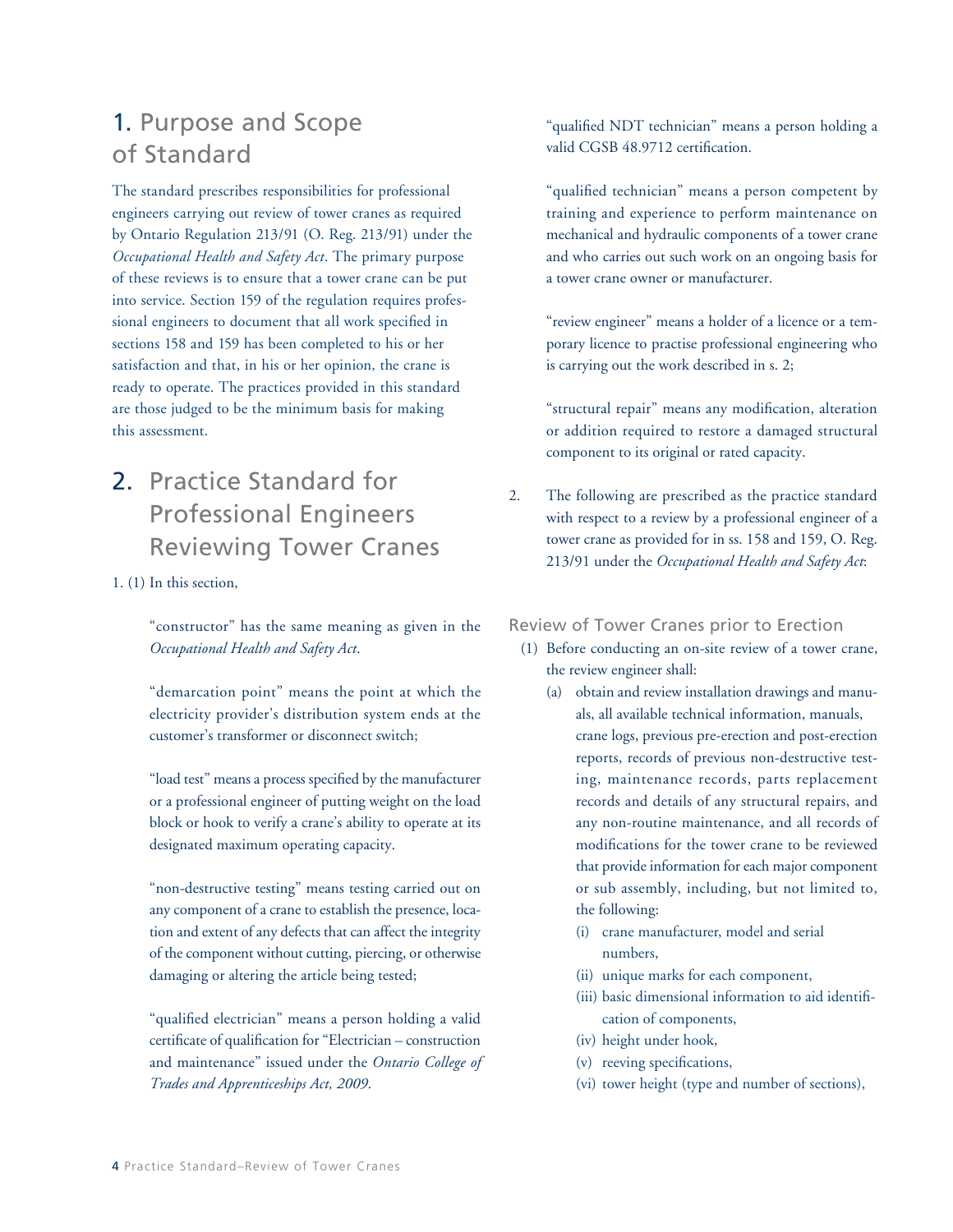- (vii)boom length (type and number of sections),
- (viii)anchor bolt specifications,
- (ix) counterweight specifications, including arrangement and weight of each counterweight,
- (x) central base ballast weight specifications, including arrangement and weight of each ballast component, if applicable,
- (xi) travelling base and track bed, if applicable,
- (xii) foundation drawings,
- (xiii)building tie-ins,
- (xiv)electrical wiring diagram, including control circuits, electronic schematics, transformer specifications, and electric motor specifications,
- (xv) power supply or generator specifications,
- (xvi)hydraulic schematics and manuals,
- (xvii) manufacturer's or engineer's welding procedure specifications,
- (xviii)software verification documentation, if available,
- (xix) documentation of all modifications,
- (xx) load test criteria, and
- (xxi) record of the manufacturer, mark of manufacturer and technical specifications of the crane anchorages, anchor bolts and nuts;
- (b) ensure that the information provided under (a) is sufficiently detailed to enable the review engineer to confirm that the specified components have been assembled correctly;
- (c) verify that the components made available for inspection are those identified in the information provided in (a);
- (d) verify that, according to the crane log, the crane operator has, at a minimum, carried out equipment maintenance according to a pre-existing schedule;
- (e) obtain and review wire rope documentation and verify that the ropes conform to the crane manufacturer's specifications or specifications prepared by a professional engineer;
- (f) obtain and examine all available recall notices and technical bulletins from the manufacturer of the tower crane being reviewed and verify from the

crane log book that all recalls and warranty matters for the crane have been dealt with; and

- (g) where it is not possible to verify that matters identified in (f) have been dealt with, the review engineer shall take whatever steps are necessary to resolve the matter.
- (2) Where a previous review report has identified defects requiring rectification, the review engineer shall obtain evidence that the necessary remedial action has been taken before a new pre-erection review is completed.
- (3) If there is no evidence or record that defects have been repaired, the engineer must either:
	- (a) carry out all inspection or tests needed to verify defects have been corrected; or
	- (b) provide updated instructions for the repair.

#### Pre-Erection Inspections

- (4) The review engineer shall determine the type of nondestructive testing to be done and shall provide this information to the qualified NDT technician or firm carrying out these tests.
- (5) The review engineer shall perform, if certified to CGSB 48.9712, or direct a qualified NDT technician to perform, a non-destructive test of each of the following components, if the review engineer judges such testing is necessary:
	- (a) tower fasteners;
	- (b) apex fasteners;
	- (c) boom fasteners;
	- (d) bridle fasteners;
	- (e) pendant fasterners;
	- (f) turntable-to-tower fasteners;
	- (g) counterweight jib;
	- (h) reusable foundation anchor bolts; and
	- (i) counterweight suspension points.
- (6) The review engineer shall perform a visual inspection, or if determined to be necessary perform, if certified to CGSB 48.9712, or direct a qualified NDT technician to perform, a non-destructive test of each structural component, including, but not limited to, the following: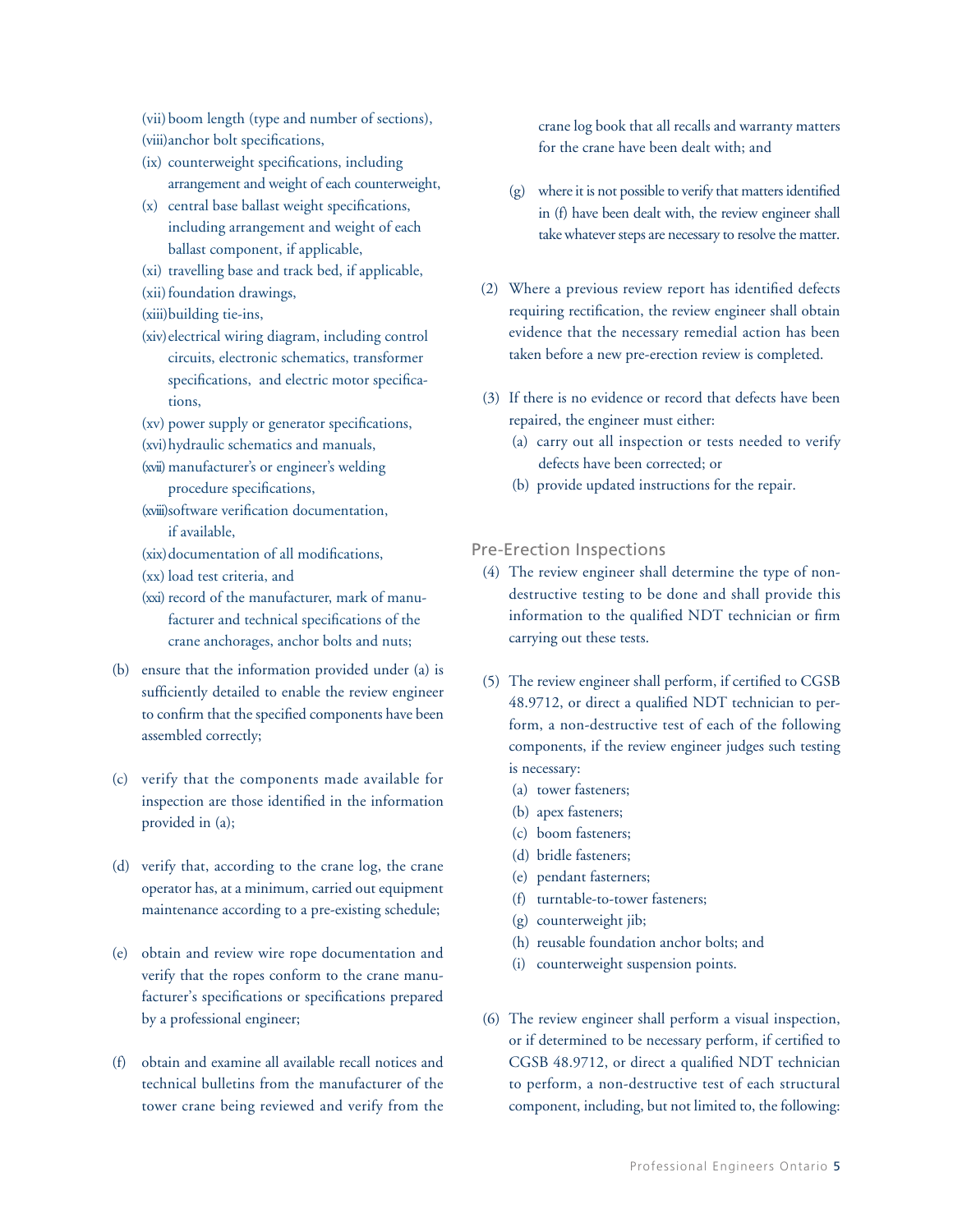- (a) access platforms;
- (b) stairways;
- (c) ladders;
- (d) signs and sign connections;
- (e) crane cabin connection;
- (f) boom;
- (g) counterjib;
- (h) tower sections;
- (i) apex;
- (j) pendant;
- (k) travelling base;
- (l) trolley;
- (m) hook block; and
- (n) turntable.
- (7) The review engineer shall request non-destructive testing or dismantling and inspection of any other tower crane component if justified on the basis of:
	- (a) the content of the previous reviews; or
	- (b) the result of the current visual examination.
- (8) The review engineer shall require the technician who carries out the tests described in (5), (6) and (7) to provide evidence of certification to CGSB 48.9712.
- (9) The review engineer shall obtain and review the reports of non-destructive testing detailed in (5) and (6) and shall verify that the report includes:
	- (a) date and location where the tests were conducted;
	- (b) name, qualifications and position of the person conducting the tests;
	- (c) description. serial number or identifying mark of the components examined;
	- (d) details of the test method employed and reference to appropriate standards;
	- (e) calibration details of any test equipment used; and
	- (f) results of the examination.
- (10)The review engineer shall verify that all pins and bolts are of proper size and in accordance with or equivalent to manufacturer specification.
- (11)The review engineer shall measure pin holes for roundness and excessive wear.
- (12)The review engineer shall verify that all pin retainers are in good condition and properly installed.
- (13)The review engineer shall visually inspect panels, operator controls, and power wiring for compliance with the manufacturer's specifications, local standards and the Electrical Specification Tower Cranes, ESA Spec 00X-13, and verify that all electrical components are approved by a recognized authority; alternatively, the review engineer can use a report from a qualified electrician.
- (14)In assessing the slew ring, the review engineer shall:
	- (a) obtain the serial number or unique identifying mark of the slew ring;
	- (b) observe the condition of the gear teeth on bearing and pinion;
	- (c) observe the condition of the slew ring greasing systems including the condition of the grease, grease lines, nipples and lip seals;
	- (d) verify tightening of bolts is done according to the manufacturer's specifications; and
	- (e) verify that bolts needing replacement as a result of the pre-erection review comply with the manufacturer's specifications or engineer's direction;
- (15) The review engineer or a qualified technician shall check the preload torque on the turntable bolts.
- (16) The review engineer shall inspect the hydraulic system, including pumps and motors and report any improper or inadequate connections, corroded elements, leaks, hose wear and other deficiencies.
- (17) The review engineer shall prepare a written pre-erection report that includes:
	- (a) date and location where the examination was completed;
	- (b) weather conditions at the time of the review;
	- (c) record of observations made in (10), (11), (12), (13), (14), (15) and (16); and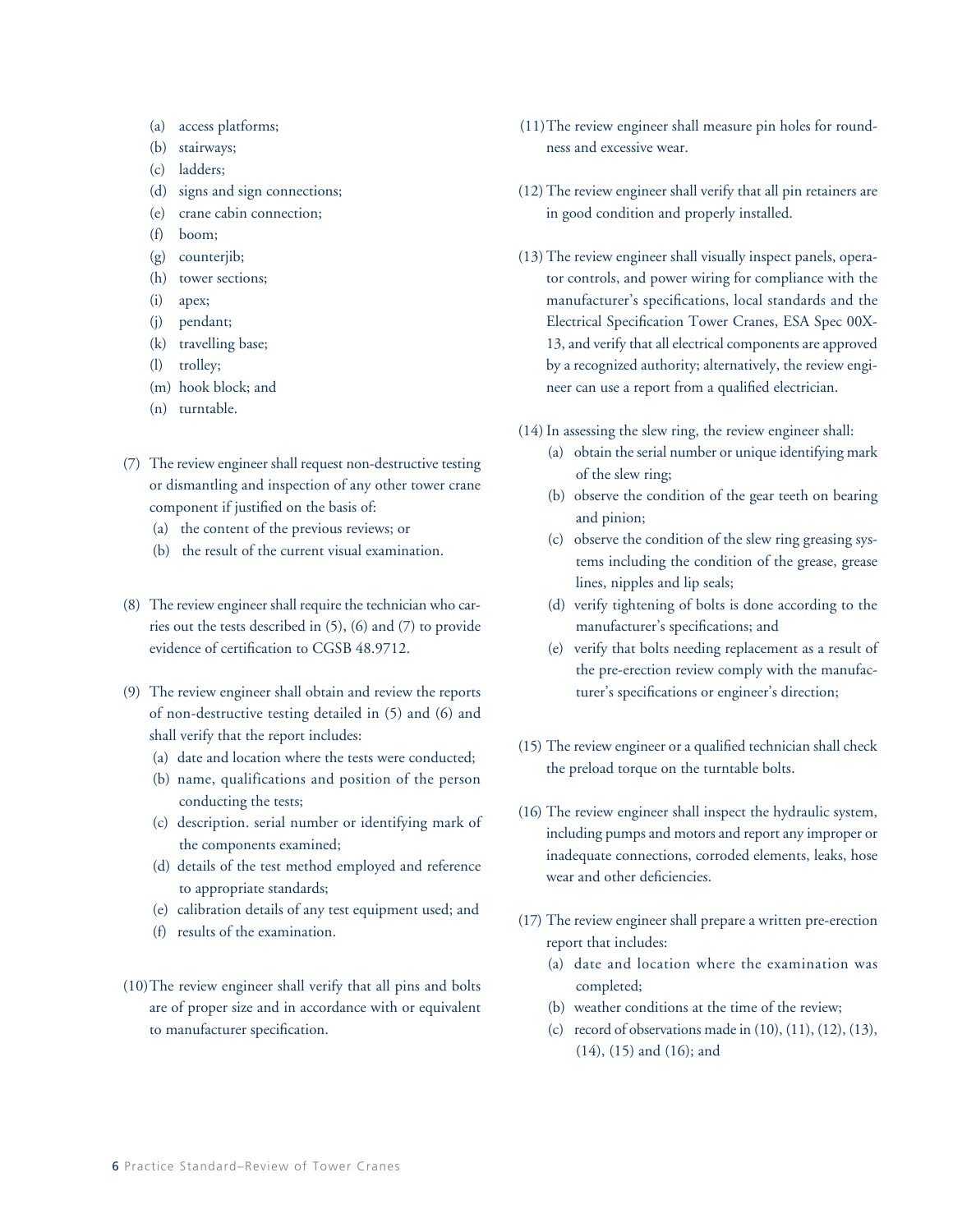- (d) the non-destructive testing report, including the name, qualifications and employing organization of the person completing the inspection and tests.
- (18)The review engineer shall immediately notify the crane owner in writing of any defects found during the inspection of the crane.
- (19)The review engineer shall verify that all defects are corrected before the crane is erected.

## Review of Tower Cranes after Erection

- (20)The review engineer shall include the following information in every tower crane post-erection review report required by ss. 159 of Ontario Regulation 213/91:
	- (a) name and location of the project;
	- (b) make and model of the tower crane reviewed;
	- (c) owner of the tower crane;
	- (d) the time period in which the review took place;
	- (e) the date on which the report was completed;
	- (f) the parties to whom the report is addressed;
	- (g) contact information for the review engineer who prepared the report;
	- (h) the purpose of the report;
	- (i) specific identification of drawings, blueprints, photographs, documents, manuals and other reference material used;
	- (j) references to legislation, codes, standards, or guidelines that have relevance to the work;
	- (k) where judgments or opinions are made, details of the reasoning that led to the report's conclusion or findings;
	- (l) list of defects discovered during review;
	- (m) all reports obtained from third-parties, including, but not limited to, those identified in (25), (26), and (37);
	- (n) all directions for repairing damage or incorrect installation that were provided to the crane owner;
	- (o) identification and contact information for everyone contributing to the report; and
	- (p) a statement that the crane is ready to be put into service, or ready to put into service with specific limitations, or not ready to be put into service due to specific deficiencies.
- (21)The review engineer carrying out tests on a tower crane shall provide, or have access to, and be competent in the use of, all testing and measuring equipment needed to perform the tests or shall delegate the testing to a "qualified person" as defined in CSA Z248-04.
- (22) Following delivery of the crane components to the site and before the tower crane is erected, the review engineer shall inspect any items identified by the owner, erector or contractor as having been damaged, and provide instructions for dealing with this damage.
- (23) The engineer shall verify that the components are the same ones inspected during the pre-erection inspection.
- (24) The review engineer shall obtain and review the preerection report prepared by the pre-erection engineer and verify the information remains valid and that any instructions have been followed.
- (25) The review engineer shall obtain and review the erection report prepared by the erector and verify that the installed configuration and counterweights conform to the design drawings prepared by a professional engineer.
- (26) The review engineer shall obtain from the erector a report confirming that, if tower sections are bolted together, tower bolts have been preloaded to the specified amount. The review engineer shall confirm that the tower bolt preload report includes the following information:
	- (a) date the work was completed;
	- (b) the name of the person preparing the report;
	- (c) details of the equipment used, including the serial numbers or identifying marks;
	- (d) calibration details for the equipment used; and
	- (e) settings used on the torque or stretching device.
- (27) The review engineer shall verify the mast verticality after erection and take necessary measures to correct any installation problem at his or her discretion.
- (28) The review engineer shall inspect wire ropes and end connections as per CSA Standard Z248-04, Code for Tower Cranes, section 4.11.2 Wire rope fittings and terminations.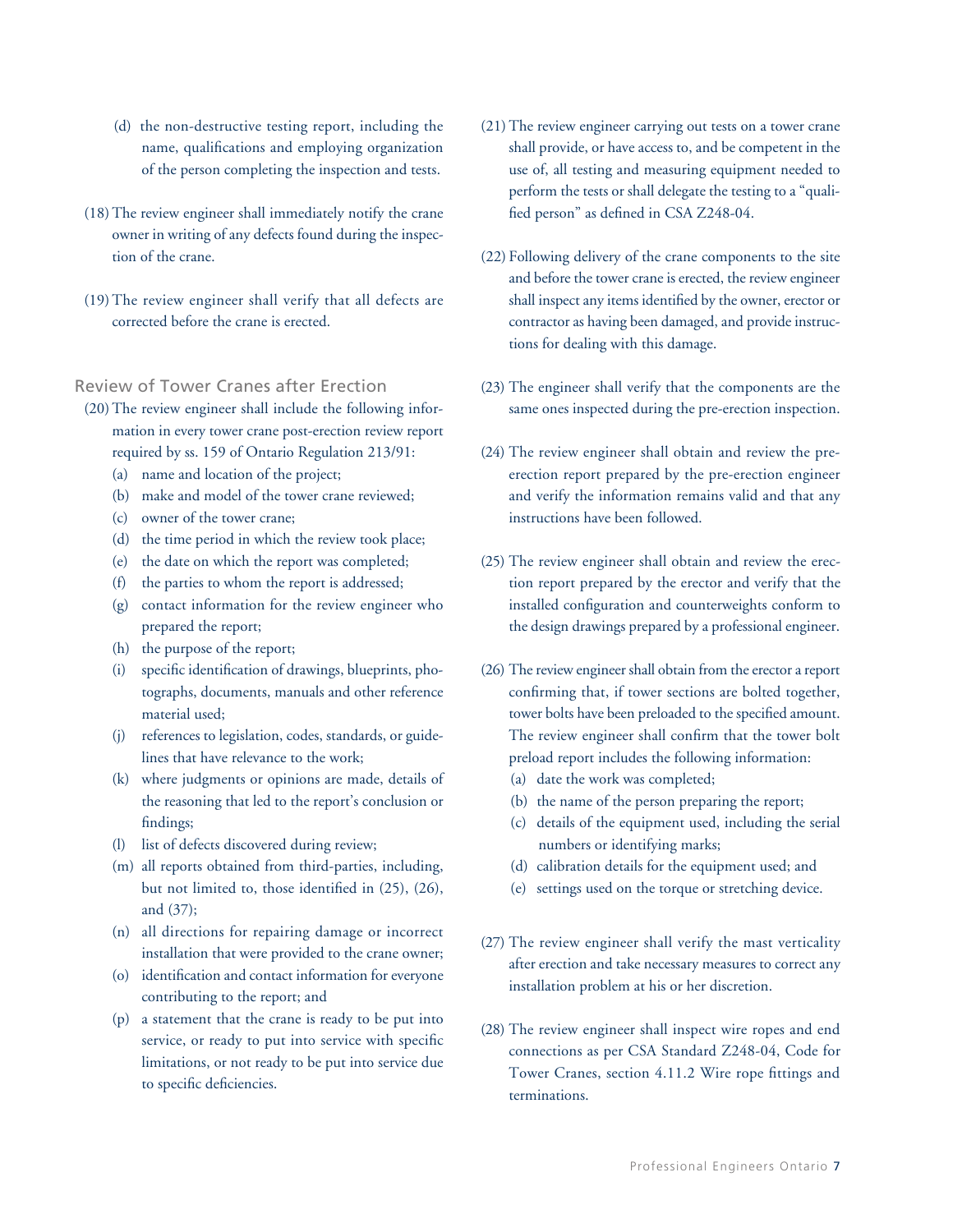- (29) The review engineer shall ensure that swivel on any rope is installed in accordance with crane manufacturer's specifications.
- (30)The results of the examination of wire ropes described in (27) and (28) shall be included in the post-erection review report.
- (31) Accessible structural components of the tower examined by non-destructive testing during the preerection review shall be visually inspected by the review engineer following erection, to confirm the parts have not been damaged.
- (32)The review engineer shall verify that the following components are properly installed:
	- (a) all accessible parts of the crane structure;
	- (b) ladders, landings, guardrails and access walkways;
	- (c) pins and pin retainers;
	- (d) bolt head and nut locking means, if specified by the manufacturer;
	- (e) counterweights; and
	- (f) tower crane supports shown on the installation drawing (including, but not limited to, shoring, bracing and tie-ins).
- (33)The review engineer shall climb the tower and access all areas with access platforms and guard rails provided to carry out the inspections identified in (31) and (32).
- (34)The review engineer shall verify that the foundation, rail bed, and tower crane supports shown on the installation drawing (including, but not limited to, shoring, bracing and tie-ins) have been inspected by a professional engineer.
- (35)The review engineer shall provide the crane owner instructions for dealing with any damage or incorrect installation noted in (31), (32) or (34).
- (36)The post-erection report shall identify any deficiencies in the structural components of the crane and the review engineer shall verify these components are repaired to their manufacturer's specifications or professional engineer's instructions prior to submitting the final report.
- (37) The review engineer shall arrange for a qualified electrician to carry out a grounding continuity test for both the tower and power supply grounding systems in accordance with the Electrical Safety Code and to prepare a report containing:
	- (a) the name, qualifications and employing organization of the person completing the test;
	- (b) results of the test;
	- (c) comparison of the test results with standard requirements;
	- (d) identification and calibration details of the test equipment used; and
	- (e) the date the test was completed.
- (38) The review engineer shall obtain and review, prior to the crane being put into service, a report of any electrical repairs or tests done to the crane since the last time the crane was in operation. The report shall contain:
	- (a) the name, qualifications and employing organization of the person completing the inspection and tests;
	- (b) results of the inspection and tests;
	- (c) comparison of the test results with manufacturer's specifications; and
	- (d) the date the inspection and tests were completed.
- (39) The review engineer shall:
	- (a) verify the demarcation point with the local power authority or general contractor;
	- (b) visually inspect the entire electrical system from the demarcation point or generator to the electrical equipment on the crane, looking for damage or violations of the Electrical Safety Code and compliance with manufacturer's specifications;
	- (c) power up the electrical system and check all operating electrical components for vibration and excessive heat, and verify that the components are functioning as intended;
	- (d) verify that the electrical equipment is appropriate for the environment in which it will be operating;
	- (e) verify that each in-use limit switch, overload limit device and any other limiting device specified by the manufacturer is properly located, set and operating as intended;
	- (f) verify that emergency stops function as intended;
	- (g) verify that the tower is grounded separately from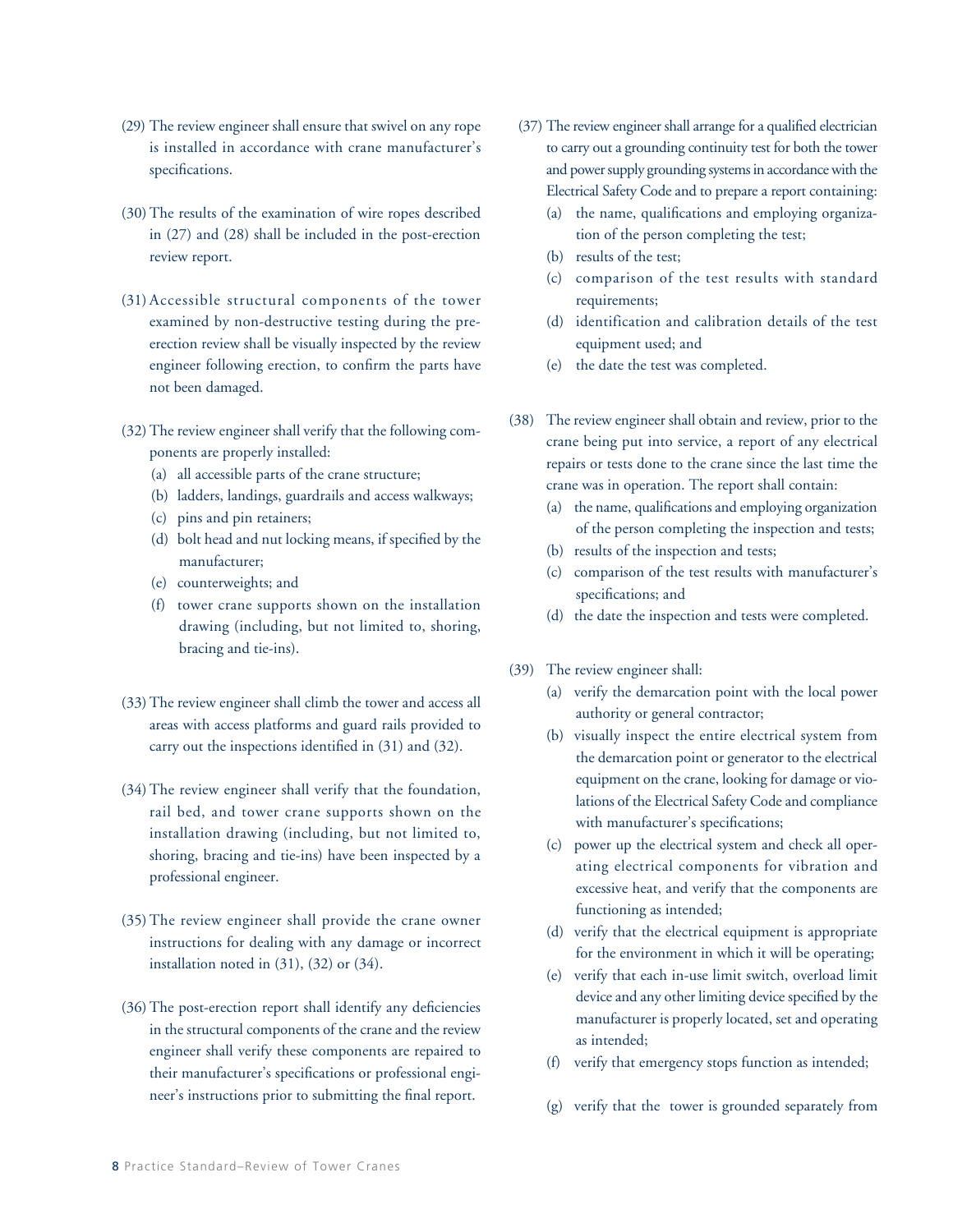the power system via grounding rods, plates or other means of distributing charge to the earth;

- (h) verify, if power is supplied by a generator, that the generator is separately grounded in accordance with the Electrical Safety Code and manufacturer's instructions; and
- (i) record in the post-erection report the results of the verification and inspection tasks listed in (a) though (h).

#### (40) The review engineer shall:

- (a) confirm that all control levers operate the appropriate function, move smoothly, return to neutral position when released, and are properly identified;
- (b) verify that calibration of the load moment system (load indicator, angle indicator, height indicator, radius indicator) has been completed;
- (c) check functioning, integrity and condition of limit switches and operator's controls;
- (d) visually check control wiring and report damage or improper installation;
- (e) visually check the condition of electronic components;
- (f) witness functional tests for all control components at the extreme limits of use, as described by the manufacturer or in the most unfavourable position determined by the review engineer for these components; and
- (g) record in the post-erection report the results of the verification and inspection tasks listed in (a) through (f).
- (41) Prior to the load test, the review engineer shall visually inspect and report, or obtain a report from a qualified technician, on the condition of the mechanical equipment tested under normal operating conditions, including, but not limited to, motors, gears, brakes, sheaves and bearings and shall specifically report occurrences of any of the following:
	- (a) abnormal vibration;
	- (b) unusual noise or temperature of crane components;
	- (c) corrosion;
	- (d) missing, improperly installed or misaligned components;
- (e) worn or damaged brake linings, brake shoes or brake pads;
- (f) distorted or damaged brake drums, plates, calipers or other components;
- (g) insufficient brake solenoid stroke reserve;
- (h) wire rope improperly spooling on to the drum;
- (i) incorrect sheave size and excessive wear;
- (j) incorrect functioning of floating sheave;
- (k) incorrect functioning of tensioning sheave;
- (l) leaking lubricants;
- (m) wear, play or damage of moving equipment;
- (n) loose or defective bolts or pins;
- (o) missing cotter pins, retaining or locking devices;
- (p) missing, improperly installed or damaged guards on exposed moving parts;
- (q) loose or unsecured materials left on the crane; or
- (r) any other hazards not herein listed, but deemed important by the review engineer.
- (42)If, as a result of the inspection described in (41), the review engineer finds evidence of any of the occurrences specified in (a) to (r), the engineer shall arrange for further testing, disassembly, inspection or other appropriate action.
- (43)The review engineer shall direct the erector to perform the tests on all brake systems appropriate for the crane under review, verify that the results are compliant with the manufacturer's specifications and record this information in the post-erection test report.
- (44) The review engineer shall witness the load test performed by the erector and shall include the following information in the post-erection report:
	- (a) location of the crane;
	- (b) date the test and subsequent examination was completed;
	- (c) weather conditions at time of test;
	- (d) the configuration of the crane at time of test;
	- (e) the serial number or unique identifying mark of the crane;
	- (f) test weights and radii tested;
	- (g) the load test procedure; and
	- (h) details of any defects, unexpected behaviour or abnormal deformation observed during or due to testing.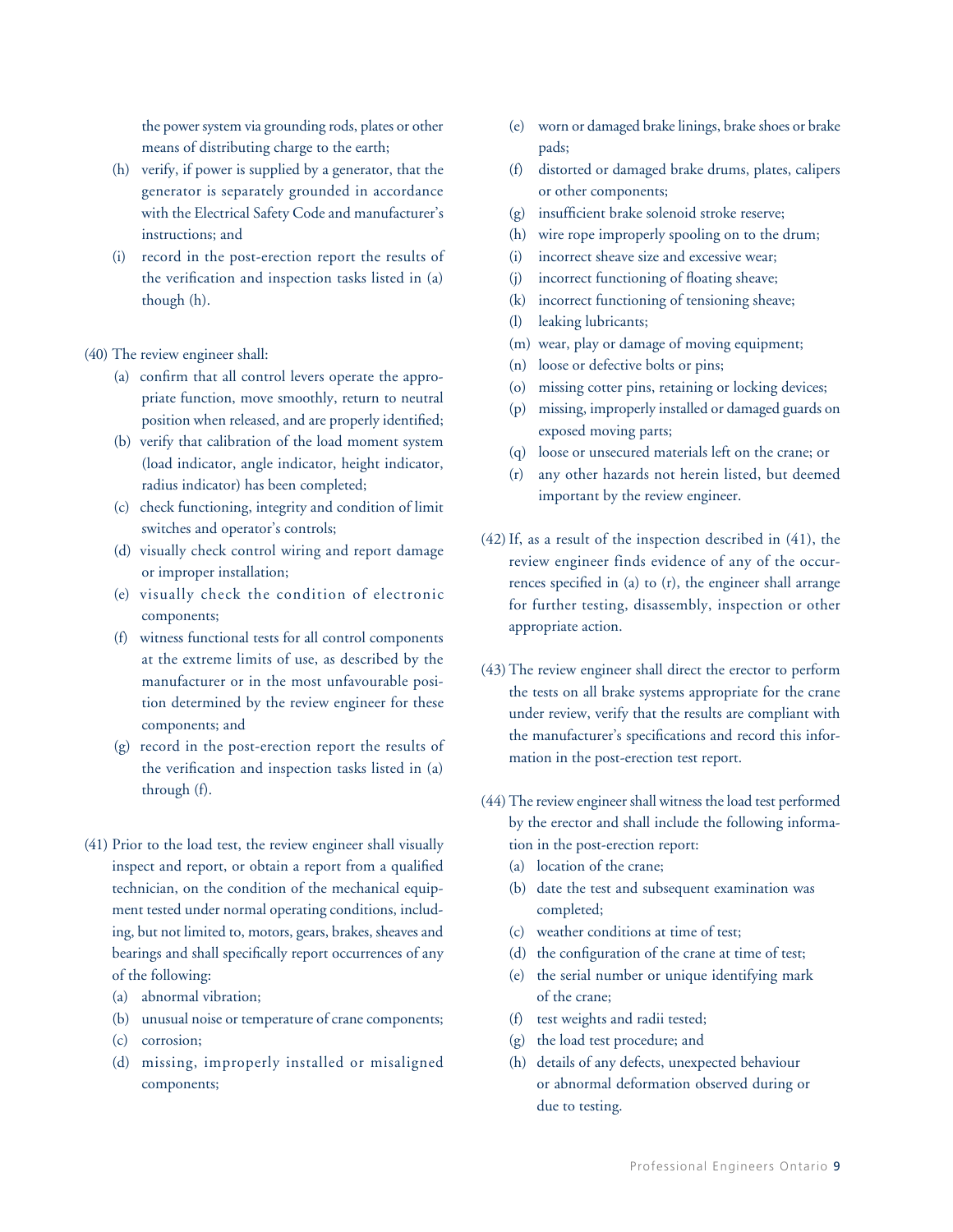- (45) Where the newly installed crane is within the working radius of an existing crane, the review engineer shall
	- (a) verify that an anti-collision procedure has been prepared by a professional engineer;
	- (b) record this information in the post-erection report; and
	- (c) if there is no anti-collision procedure, notify the constructor, in writing, that the crane cannot be put into operation.
- (46) The review engineer shall provide a copy of the report to the client and shall keep a copy for his or her records.

### Inspection before Tower Climbing Operations

- (47) The review engineer shall perform a visual check of the climbing system prior to the initial climbing operation of the tower crane at the project.
- (48) The review engineer shall check that the climbing system used is the one shown in the tower crane drawings and is properly installed with the parts specified by the manufacturer or approved by an engineer.
- (49) The review engineer shall perform a visual check of the climbing system attachment points on the tower.
- (50) The review engineer shall confirm that the installation drawing for shoring and bracing or tie-ins was approved by a professional engineer and that the drawing indicates all anticipated forces exerted by the tower crane on the building structure.
- (51) The review engineer shall obtain and confirm test data indicating that the concrete slabs to which the tower will be affixed after climbing have attained the required strength prior to each climbing operation
- (52) The review engineer shall verify after each climbing operation that the shoring and bracing or tie-ins are installed as indicated on the tower crane installation drawings.

(53) The review engineer shall verify that the shoring and bracing system is installed as per standards CSA S269.1 and or CSA S16.1.

### Tower Crane Review by a Designated Person

3. The review engineer may designate a competent person to carry out one or more of the functions described in paragraph 2 where it is consistent with prudent engineering practice to do so and the functions are performed under the supervision of the review engineer.